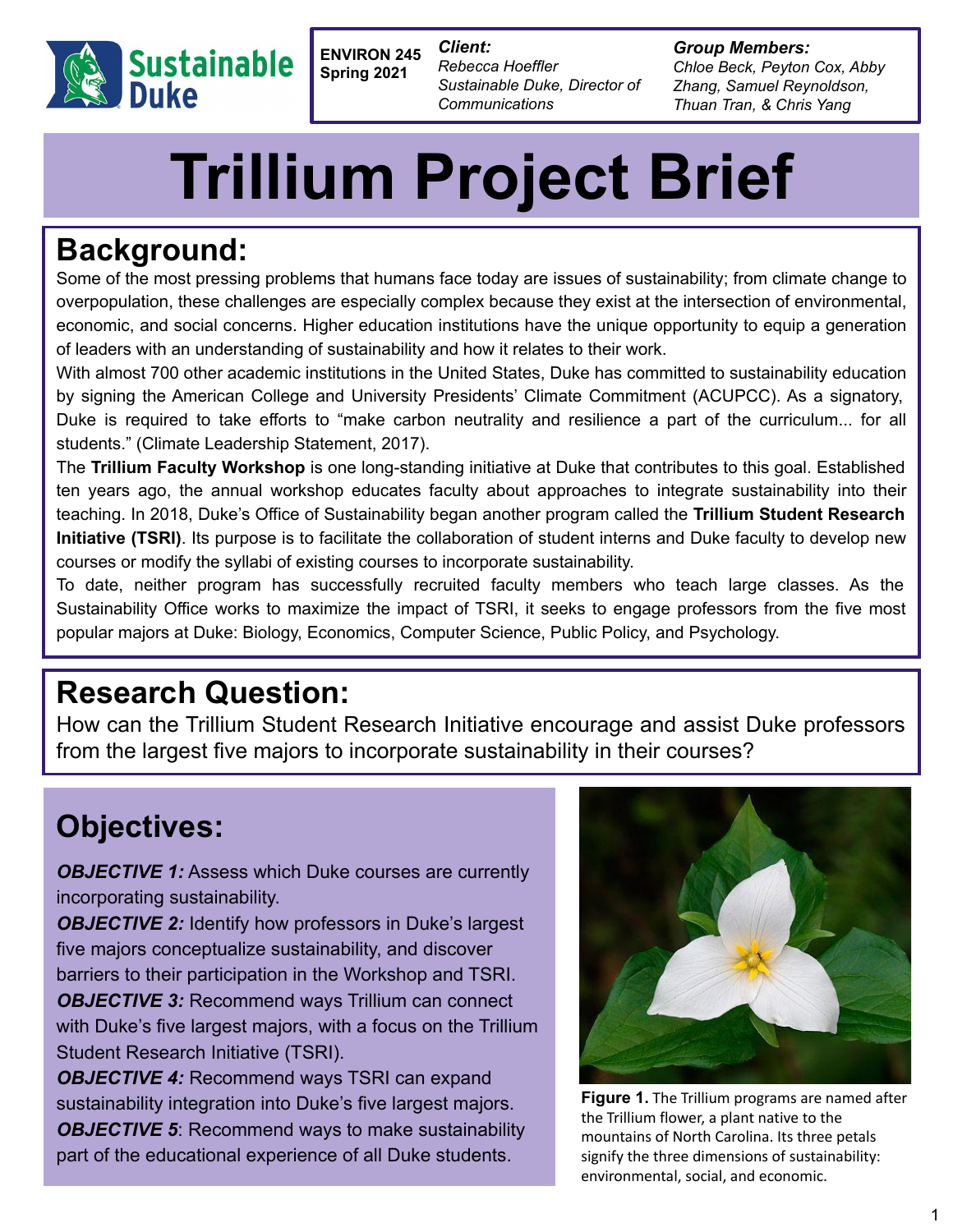# **Methods:**

## *Components of Sustainability*

Regardless of their major, all students should have the opportunity to gain sustainability education and learn about the interconnections and interdependency of *ecological*, *social*, and *economic* systems. Through this project, by way of targeting the large majors at Duke, more students will understand how the health of these three systems determines the sustainability of communities and cultures at at all levels. The skills learned through sustainability education are applicable, if not fundamental, for students of all majors. In order to ensure the health of future generations is not compromised, the students of today must understand the multidimensionality of sustainability, as they will be the leaders of tomorrow. Reaching more students is critical as they will be able to apply their knowledge in the service of society by solving critical issues and incorporate sustainable practices into their daily lives.

#### *Interviews with Duke undergraduate professors* **Process:** Conducted at least one interview with faculty in each of the five departments with the most undergraduate students (See Table 1)

**Purpose:** Gather information regarding course curriculum, conceptualizations of sustainability, awareness about TSRI and the Trillium Workshop, and possible barriers to professor participation

#### *Interviews with past TSRI participants*

**Process:** Conducted interviews with professors who have utilized TSRI for sustainability integration into their course **Purpose:** Gather information regarding the value of the TSRI program and overcoming barriers

#### *Review of Duke-specific resources*

**Process:** Reviewed available information regarding TSRI and the Trillium Workshop

**Purpose:** Discover possible barriers to participation, shortcomings in information availability, and current reach of the programs

#### *Scholarly articles & case studies*

**Process:** Acquired information regarding approaches to university sustainability integration, barriers to integration, overcoming barriers, and reasons to participate

**Purpose:** Utilize existing information to strengthen our understanding sustainability integration into university courses, inform our interview processes, and relevant

**Analysis:** Data were manually annotated and coded for significant themes relevant to our research question. Interviews were manually transcribed before annotation.



**Table 1.** Interview details

| <b>Description</b>         | <b>Faculty</b>                    |
|----------------------------|-----------------------------------|
| Biology                    | John Willis                       |
| <b>Computer Science</b>    | Owen Astrachan                    |
| Economics                  | Lori Leachman, Chris<br>Timmins   |
| Psychology                 | Sarah Gaither, Paul<br>Seli       |
| <b>Public Policy</b>       | Deondra Rose                      |
| Former TSRI<br>Participant | Saskia Cornes,<br>Nicolette Cagle |

## *Themes*

- ❏ **Barriers:** 1) knowledge about sustainability 2) awareness of programs 3) time and effort 4) monetary 5) campus politics
- ❏ **Mechanisms to overcome barriers**
- ❏ **Department specific findings**
- ❏ **Reasons to participate**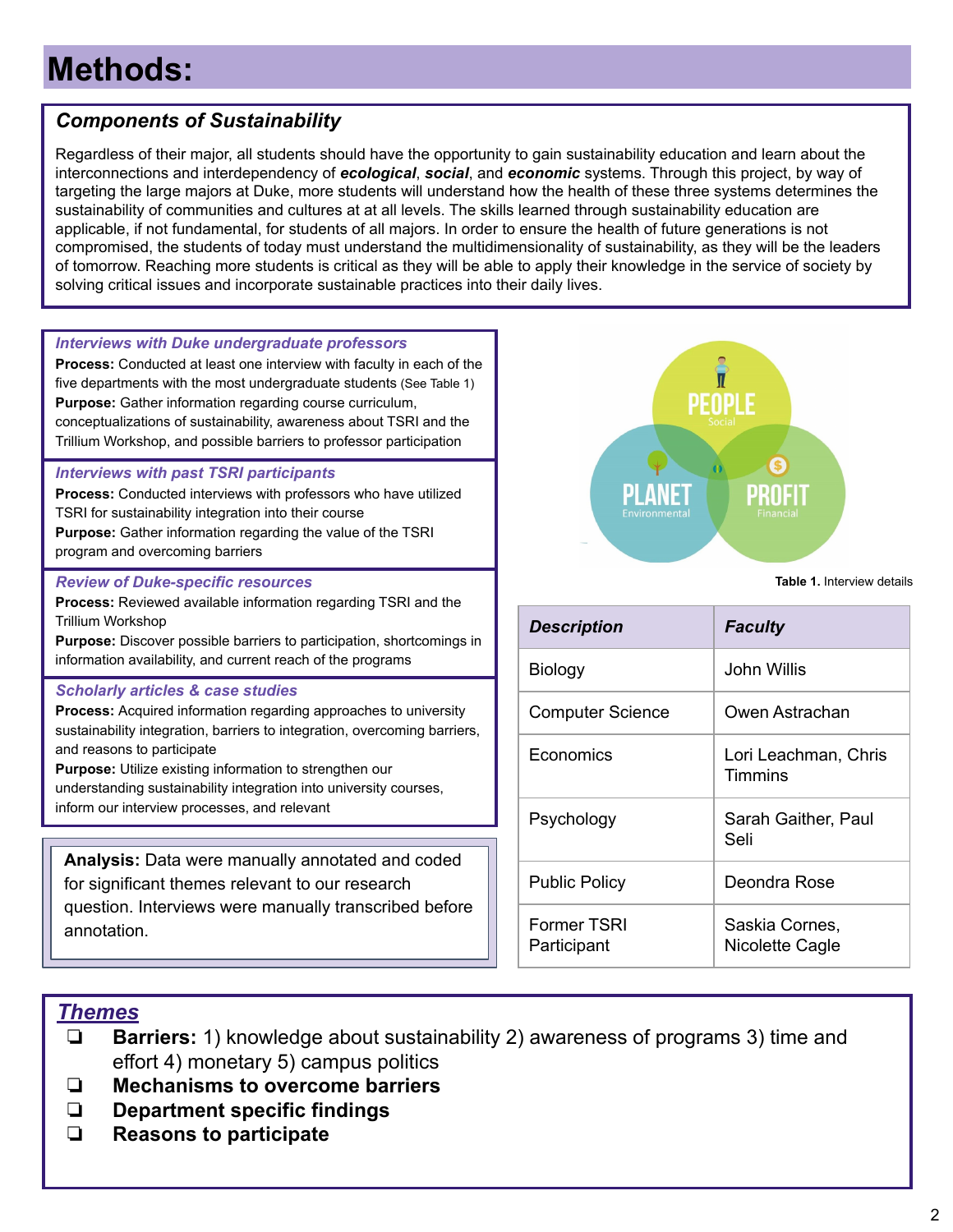# **Results:**

**"Everybody is in teaching overload… so this is not the environment to say 'Look, here's another opportunity!' To us, it's more like 'Oh, here's another way to spend my time and energy!'"**

## **Summarize Results (both boxes)**

*Time and Effort Obstacles Preventing TSRI Participation:*

- Current TSRI website **provides an incomplete picture of the program.**
	- does not specify a student intern's salary rate or any necessary skills
	- does not mention how much time faculty are expected to commit
- **Finding additional information requires time and effort.**

### *Limited Awareness of Programs:*

- 6 out of 7 interviewees from five largest majors stated they were not aware of the program and its purpose.
- Reasons cited were a **lack of an online presence, lack of intra-faculty publication and marketing, as well as lack of student awareness**.
- The graph below reveals limited participation by large major professors in the Trillium Faculty Workshop.



*Professor Lori Leachman, Economics*

## *The Unknown Student Variable:*

- Applying to participate without knowing who the student intern will be is worrisome for faculty because the professors do not know if the student will be a hard worker and provide meaningful insights, according to a past TSRI participant.
- **This lack of information makes participation feel more risky.**

## *Unique Challenges for Economics:*

- **Professors feel unsupported by the department** leading to lack of motivation to commit to extra work.
- **Many economics professors require higher economic incentive than the \$500 currently offered by the Trillium Faculty Workshop** to commit to the program.

## *Lack of Sustainability Knowledge:*

- Six of the interviews revealed insufficient knowledge about sustainability
- A journal article by Kerry Shephard found that professors who have a personal interest in sustainability are most likely to integrate sustainability into their curricula
- **Inadequate understandings of sustainability lead professors to overlook connections to their coursework and be unmotivated to participate in sustainability programming.**

**Limitations:** The team was able to interview 1-2 professors from each major. Though barriers were identified that are common to all majors, further research could allow for discovery of barriers that are unique to specific majors. Additionally, further interviews could be conducted with individuals who had heard of the program and chosen not to participate.